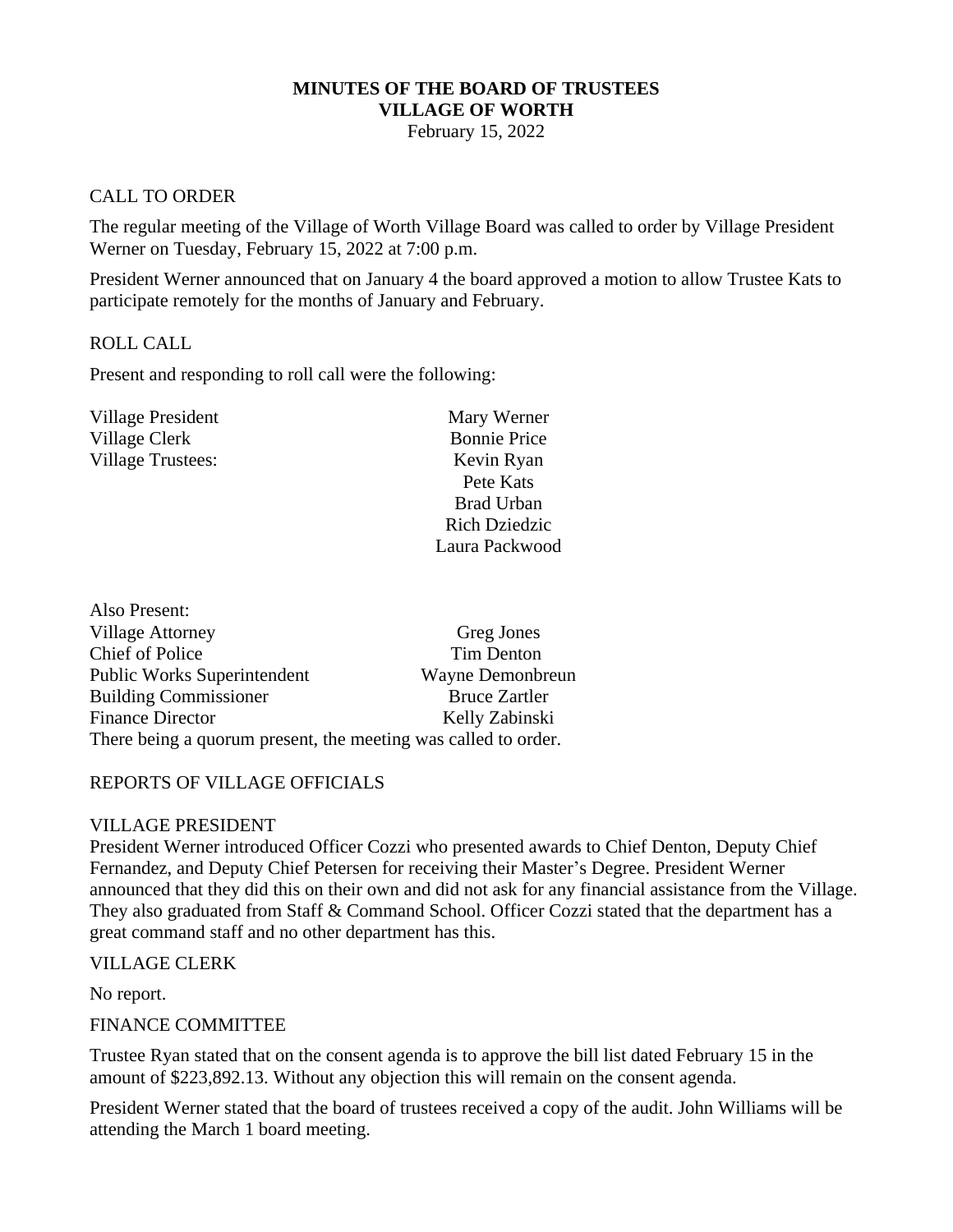Board of Trustees – Minutes February 15, 2022

### PUBLIC SAFETY

Trustee Kats submitted the Police report for the month of January. The Worth Police have made 10 criminal arrests, logged 13,412 miles, and had 1,208 total events in the month of January.

# PUBLIC WORKS COMMITTEE/BEAUTIFICATION COMMITTEE

Trustee Urban submitted the water report for the month of January. The water samples were tested on January 18 and 27 by the Water Department and were found to be satisfactory, according to the testing analysis performed by Envirotest/Perry Labs Inc. The Public Works large snow plow truck is out of service after the last snow event. The snow event on February 2 utilized 84 man hours and 12 hours in duration to complete.

Trustee Urban announced the American Legion Fish Fry starting March 4.

# BUILDING/LICENSING/ORDINANCES

Trustee Dziedzic stated that on the consent agenda is to adopt Ordinance 2022-06 An Ordinance approving an agreement with the Community & Economic Development Association of Cook County, Inc. concerning the low income housing water assistance program. Without any objection this will remain on the consent agenda.

Trustee Dziedzic stated that on the consent agenda is to adopt Ordinance 2022-07 An Ordinance approving a license agreement with BRT Outdoor LLC Concerning Water's Edge Golf Course Signage. Without any objection this will remain on the consent agenda.

Trustee Dziedzic stated that on the consent agenda is to adopt Ordinance 2022-08 An Ordinance approving a minor change to a Planned Unit Development and a Variance to Worth Municipal Code Sections 4-4-11(D) and (F) to allow construction of an Electronic Message Board at Water's Edge Golf Course. Without any objection this will remain on the consent agenda.

Commissioner Zartler submitted the building department report. Commissioner Zartler stated that the total dollar amount collected in January 2021 was \$6,261.00, total administrative fees collected was \$700.00, and the building department issued 28 permits for the month of January. The total dollar amount collected in January 2022 was \$4,956.00, total administrative fees collected was \$500.00, and the building department issued 21 permits for the month of January.

Trustee Dziedzic stated that the Worth Cruisers Valentine's Dinner was very successful.

### BUSINESS LICENSES

In the absence of Trustee Muersch Jr., President Werner stated that on the consent agenda is to approve business license application request from business owner Mohammad Albayatneh to open Papa Chocolate LLC located at 11405 S. Harlem Ave. The owner stated they will sell crepes & waffles. This license is contingent upon having passed all inspections and being in compliance with all codes and ordinances. Without any objection this will remain on the consent agenda.

In the absence of Trustee Muersch Jr., President Werner stated that on the consent agenda is to approve business license application request from business owner Adrian Starczowski to open A&R Tobacco located at 11300 S. Harlem Ave. Adrian stated this is his first business. Commissioner Zartler stated that there is a car in the back parking lot that needs to be removed. This license is contingent upon having passed all inspections and being in compliance with all codes and ordinances. This license is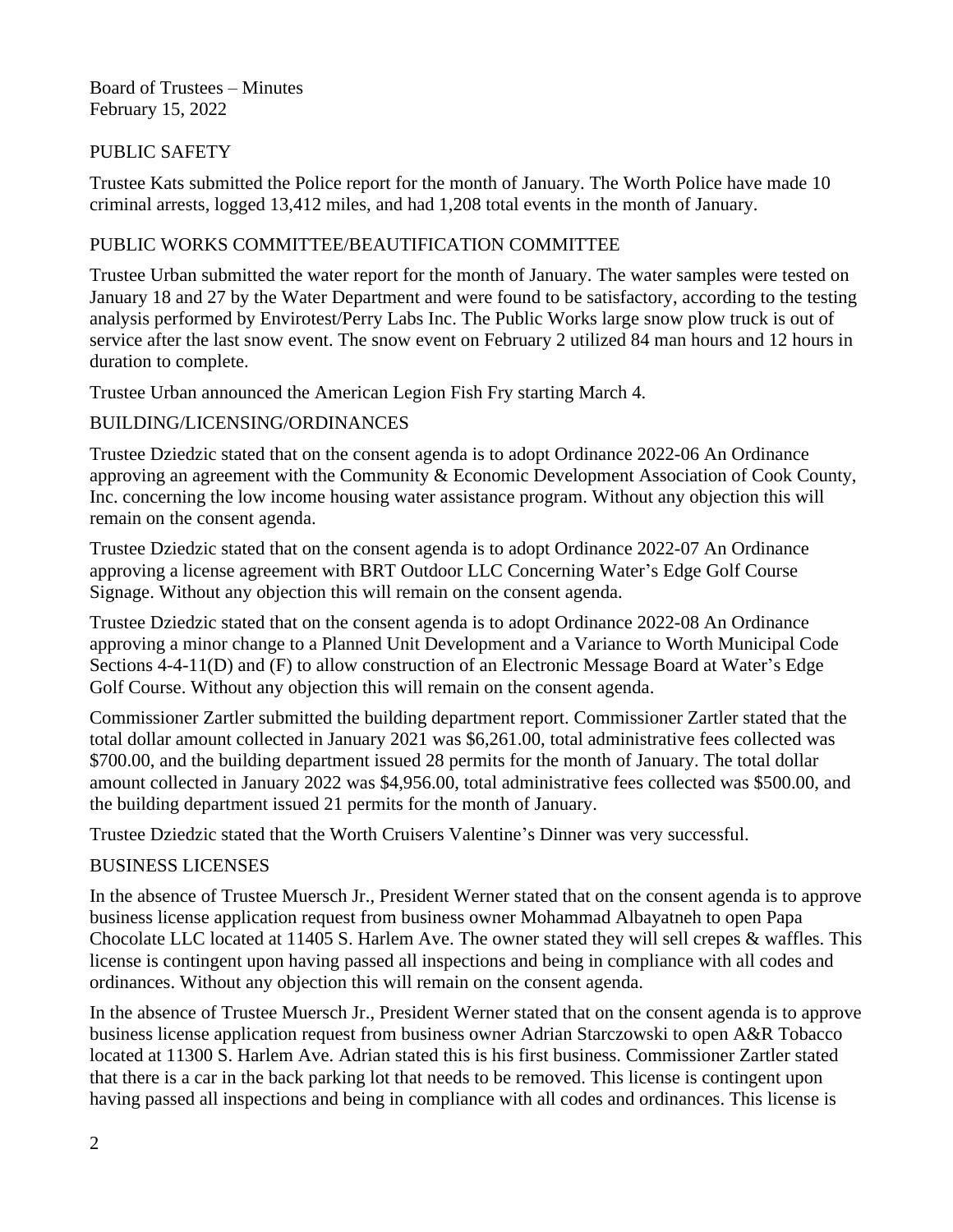Board of Trustees – Minutes February 15, 2022

contingent upon having passed all inspections and being in compliance with all codes and ordinances. Without any objection this will remain on the consent agenda.

## GOLF COURSE

Trustee Packwood gave the trustees a fish fry menu for the Water's Edge Golf Course. Fish Fry Friday will begin on March 4 from 4-8 p.m. The Water's Edge Bar & Grill also will have fish on Ash Wednesday. Trustee Packwood had a rendering of the sign that will be at  $115<sup>th</sup>$  & Harlem. The sign company will also do the landscaping. The gaming went live today at the Edge Bar & Grill. Orion Management is working on marketing the Fish Fry and the gaming. We were able to get a dedication stone with the MWRD logo to place on the Water's Edge Golf Course. The gaming hours for the Edge Bar & Grill for the off season will be 11 a.m.  $-7$  p.m.

# MOTION TO ESTABLISH THE CONSENT AGENDA

Motion was made by Trustee Packwood seconded by Trustee Urban to establish the consent agenda. A roll call followed. Ayes: A roll call followed. Ayes: Trustee Ryan, Kats, Urban, Packwood, and Dziedzic (5). Nays: (0). Absent: Muersch Jr. (1). Abstain: (0). Motion carried

> Consent Agenda February 15, 2022

Approve the meeting minutes from February 1, 2022

Approve the bill list dated February 15 in the amount of \$223,892.13

Adopt Ordinance 2022-06 An Ordinance approving an agreement with the Community & Economic Development Association of Cook County, Inc. concerning the low income housing water assistance program

Adopt Ordinance 2022-07 An Ordinance approving a license agreement with BRT Outdoor LLC Concerning Water's Edge Golf Course Signage

Adopt Ordinance 2022-08 An Ordinance approving a minor change to a Planned Unit Development and a Variance to Worth Municipal Code Sections 4-4-11(D) and (F) to allow construction of an Electronic Message Board at Water's Edge Golf Course

Approve business license application request from business owner Mohammad Albayatneh to open Papa Chocolate LLC located at 11405 S. Harlem Ave. This license is contingent upon having passed all inspections and being in compliance with all codes and ordinances

Approve business license application request from business owner Adrian Starczowski to open A&R Tobacco located at 11300 S. Harlem Ave. This license is contingent upon having passed all inspections and being in compliance with all codes and ordinances

### MOTION TO ADOPT CONSENT AGENDA

Motion was made by Trustee Dziedzic seconded by Trustee Ryan to establish the consent agenda. A roll call followed. Ayes: A roll call followed. Ayes: Trustee Ryan, Urban, Kats, Packwood, and Dziedzic (5). Nays: (0). Absent: Muersch Jr. (1). Abstain: (0). Motion carried